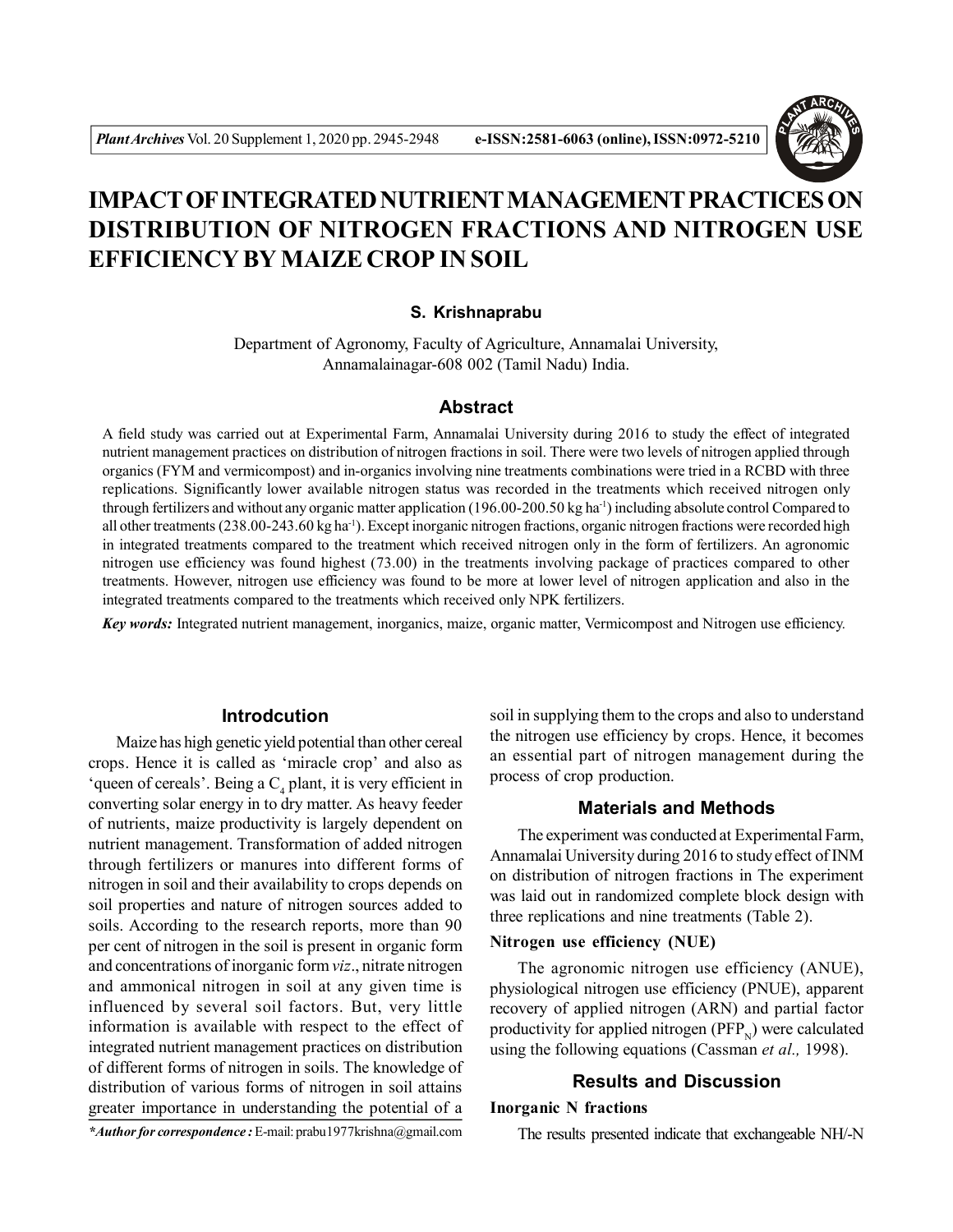| <b>Properties</b>                                | <b>Values</b>    |  |  |  |  |  |
|--------------------------------------------------|------------------|--|--|--|--|--|
| Soil taxonomy                                    | Typic Haplustalf |  |  |  |  |  |
| Sand $(\% )$                                     | 71.78            |  |  |  |  |  |
| $Silt (\%)$                                      | 11.89            |  |  |  |  |  |
| $Clay(\%)$                                       | 16.33            |  |  |  |  |  |
| Textural class of soil                           | Sandy Loam       |  |  |  |  |  |
| Soil pH                                          | 5.10             |  |  |  |  |  |
| Organic carbon (%)                               | 0.33             |  |  |  |  |  |
| <b>Available macronutrient status</b>            |                  |  |  |  |  |  |
| Nitrogen (kg ha <sup>-1</sup> )                  | 197.20           |  |  |  |  |  |
| Phosphorus (kg $P_2O_5$ ha <sup>-1</sup> )       | 52.80            |  |  |  |  |  |
| Potassium (kg K <sub>2</sub> O ha <sup>1</sup> ) | 182.40           |  |  |  |  |  |

**Table 1:** Physical and chemical properties of the representative soil of the experimental site

fraction in soil was significantly higher  $(14.00 \text{ mg kg}^{-1})$  in treatment T<sub>5</sub> (150% N + 7.5 t ha<sup>-1</sup> FYM), followed by the treatment  $T_4$  (100% N + 7.5 t ha<sup>-1</sup> FYM) which recorded the  $NH_4^+$ -Nof 13.80 mg kg<sup>-1</sup>. This could be attributed due to the increased rate of mineralization of organic matter in the soil which was enhanced by the addition of organic manures (FYM or vermicompost) and hence caused a build up of  $NH_4^+$ -Nin soil. Similarly, Yadav and Singh, (1991) reported that increasing rates of NPK application had a favorable influence on exchangeable  $NH<sub>4</sub><sup>+</sup>$ -Nin soil. In the treatments where nitrogen applied only through fertilizers, exchangeable  $NH<sub>4</sub><sup>+</sup>-N<sub>c</sub>ontents$ was low probably because of leaching loss (Duraisami *et al.,* 2001). A positive effect of 50 percent and 75 percent N substitution through FYM or vermicompost was observed in terms of improved  $NH<sub>4</sub><sup>+</sup>$ -Ncontents of **Table 2:** Effect of integrated nutrient management practices on available nitrogen status in soil at different growth

stages of maize.

| T.- Absolute Control                        | 196.14 | 180.20 | 176.00 |  |
|---------------------------------------------|--------|--------|--------|--|
| $T2$ - 100% N through fertilizer            | 249.24 | 210.00 | 196.00 |  |
| $T3 - 150\%$ N through fertilizer           | 266.30 | 216.00 | 200.50 |  |
| $T_{1}$ - 100% N + 7.5t ha <sup>1</sup> FYM | 306.00 | 282.00 | 240.80 |  |
| $T_c$ - 150% N + 7.5t ha <sup>1</sup> FYM   | 305.20 | 280.00 | 238.00 |  |
| $T_{6}$ - 100% N (50%N through              |        |        |        |  |
| fertilizer + $50\%$ N through FYM)          | 288.20 | 276.00 | 241.20 |  |
| T <sub>7</sub> - 150% N (75%N through       |        |        |        |  |
| fertilizer + $75\%$ N through FYM)          | 290.33 | 278.00 | 243.60 |  |
| $T_s$ - 100% N (50%N through                |        |        |        |  |
| fertilizer $+50\%$ N through                | 286.20 | 275.80 | 239.20 |  |
| vermicompost)                               |        |        |        |  |
| $T_c$ - 150 % N (75%N through               |        |        |        |  |
| fertilizer + $75\%$ N through               | 290.00 | 278.96 | 242.90 |  |
| vermicompost)                               |        |        |        |  |
| $S.Em\pm$                                   | 2.96   | 4.45   | 3.46   |  |
| $CD$ at 5%                                  | 8.87   | 13.35  | 10.38  |  |

DAS - Days after sowing

Note : 100% P & K applied to all treatments except absolute control.

the soil due slow release In this study  $NO_{3}$ -N recorded significantly higher in the treatment  $T_s$  (150% N + 7.5 t ha<sup>-1</sup> FYM) which recorded  $NO_3$  N of 8.80 mg kg<sup>-1</sup>, followed by  $T_4$  (100% N + 7.5 t ha<sup>-1</sup> FYM). This could be attributed to increased microbial activity increase in soil pH might have enhanced nitrification process with a reduction in leaching losses (Udaysoorian *et al.,* 1989; Benbe *et al.,* 1991). In case of only fertilizer treated plots without organics, the conversion of  $NH_4^+$ -N to NO 3 -N was rapid as reported by Udaysoorian *et al.,* (1989) and Benbe *et al.,* (1991) and this might have resulted in more leaching loss of  $NO_{3}^{\circ}$ -N.

#### **Organic N fractions**

Among the organic N- fraction, amino acid -N was the most dominant fraction (30.74 -36.03% of total N) followed by Treatments Available nitrogen (kg ha<sup>-1</sup>) 30 DAS 60 DAS Harvest hydrolysable  $NH_4^+$ -N(24.75-27.03% of total N) and hexosamine -N (5.71-8.62 % of total N). This indicates that total hydrolysable -N contributed more to the total -N compared to other fractions, thus indicating the existence of major portion of N in the organic form (Tisdale *et al.,* 1985). The application of NPK along with either FYM or vermicompost favoured immobilization of N in different hydrolysable fractions and also improved the level of organic nitrogen. The accumulation of slightly higher amounts of N as hydrolysable and non-hydrolysable in INM treatments was observed. This could be due to higher biomass production and predominance of cereal crops which will return lot of roots and stubbles to the soil (Subba Rao and Ghosh, 1981).

### $-$ \* 30 DAS -B- 60 DAS A Harvest

Similarly, Duraiswamy, (1992) reported that increased amounts of organic N fractions under FYM and vermicompost plus fertilizers treatments would indicate that the added forms of inorganic and organic N undergo series of transformation processes and thereby contributing to each pool of organic N formed in soil. A study conducted by SubbaRao and Ghosh, (1981) revealed that there existed a metastable equilibrium between immobilization and mineralization processes going on individual fractions with a clear and perceptible shift towards greater immobilization and consequent accu-mulation of nitrogen in organic forms.

# **Effect of integrated nutrient management practices on nitrogen use efficiency by maize crop**

Data presented (Table 4) reveals that agronomic nitrogen use efficiency (ANUE), physiological nitrogen use efficiency (PNUE), Apparent recovery of applied nitrogen (AR) and partial factor productivity for applied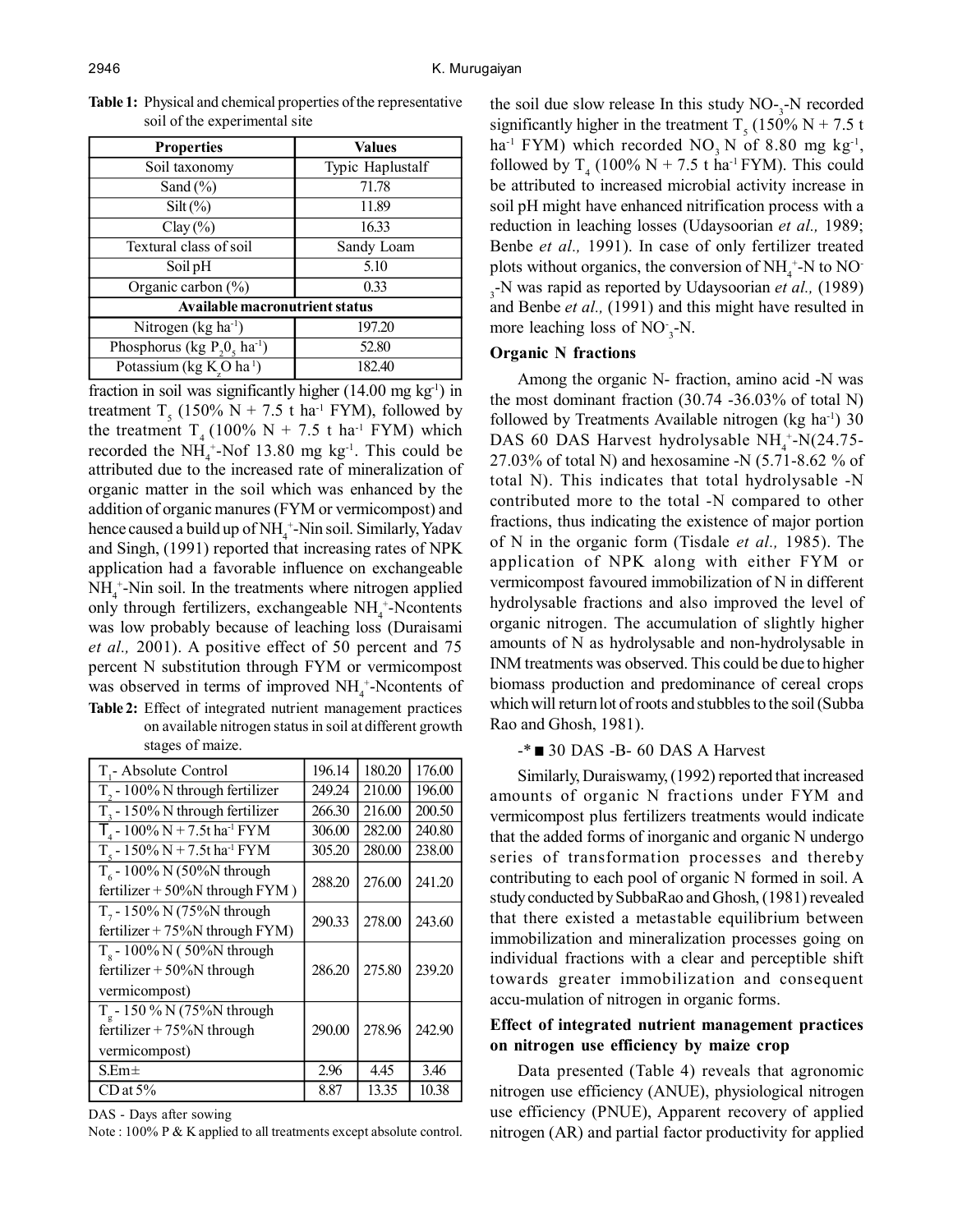|                                                |         | Exch.<br><b>Hydrolysable Nitrogen</b> |            |            |            |            | <b>Total</b> |            |                 |
|------------------------------------------------|---------|---------------------------------------|------------|------------|------------|------------|--------------|------------|-----------------|
| <b>Treatments</b>                              | $NO3-N$ | $NH4+N$                               | <b>HAN</b> | <b>HSN</b> | <b>AAN</b> | <b>UHN</b> | <b>THN</b>   | <b>NHN</b> | <b>Nitrogen</b> |
| $T_1$ - Absolute Control                       | 4.80    | 8.20                                  | 90.00      | 19.00      | 120.00     | 63.60      | 292.60       | 27.40      | 333.00          |
|                                                | (1.44)  | (2.47)                                | (27.03)    | (5.71)     | (36.03)    | (19.09)    |              | (8.23)     |                 |
|                                                | 6.20    | 10.60                                 | 90.00      | 19.60      | 120.60     | 62.80      | 293.00       | 30.60      | 340.40          |
| $T2$ - 100% N through fertilizer               | (1.83)  | (3.11)                                | (26.44)    | (5.76)     | (35.42)    | (18.45)    |              | (8.99)     |                 |
|                                                | 8.00    | 10.80                                 | 91.60      | 19.80      | 120.80     | 61.60      | 293.80       | 30.40      | 343.00          |
| $T_1$ - 150% N through fertilizer              | (2.33)  | (3.14)                                | (26.71)    | (5.78)     | (35.21)    | (17.96)    |              | (8.87)     |                 |
| $T_{4}$ - 100% N+7.5t ha <sup>-1</sup> FYM     | 8.40    | 13.80                                 | 98.00      | 26.00      | 131.60     | 64.80      | 320.40       | 53.40      | 396.00          |
|                                                | (2.12)  | (3.48)                                | (24.75)    | (6.57)     | (33.23)    | (16.36)    |              | (13.49)    |                 |
| $T_s$ - 150% N + 7.5t ha <sup>-1</sup> FYM     | 8.80    | 14.00                                 | 98.80      | 28.00      | 132.00     | 62.80      | 321.60       | 52.40      | 396.80          |
|                                                | (2.22)  | (3.53)                                | (24.90)    | (7.05)     | (33.27)    | (15.83)    |              | (13.20)    |                 |
| $T_{6}$ -100% N (50%N through                  | 6.80    | 11.40                                 | 111.60     | 35.80      | 129.80     | 70.80      | 348.00       | 55.80      | 422.00          |
| fertilizer + $50\%$ N through FYM)             | (1.67)  | (2.69)                                | (26.44)    | (8.48)     | (30.74)    | (16.76)    |              | (13.22)    |                 |
| T <sub>7</sub> - 150% N (75%N through          | 7.20    | 12.80                                 | 112.00     | 36.00      | 132.60     | 71.40      | 352.00       | 56.00      | 428.00          |
| fertilizer + $75\%$ N through FYM)             | (1.62)  | (3.00)                                | (26.18)    | (8.43)     | (30.99)    | (16.69)    |              | (13.09)    |                 |
| $T_{\rm s}$ - 100% N (50% N through fertilizer | 7.00    | 11.00                                 | 110.80     | 35.20      | 130.00     | 71.80      | 347.80       | 56.00      | 421.80          |
| +50%N through vermicompost)                    | (1.69)  | (2.60)                                | (26.26)    | (8.34)     | (30.82)    | (17.02)    |              | (13.27)    |                 |
| $To$ - 150 % N (75% N through fertilizer       | 7.60    | 12.60                                 | 110.90     | 37.00      | 132.80     | 72.30      | 353.00       | 56.60      | 429.80          |
| +75% N through vermicompost)                   | (1.67)  | (2.95)                                | (25.82)    | (8.62)     | (30.91)    | (16.85)    |              | (13.18)    |                 |
| $S.Em\pm$                                      | 0.45    | 0.51                                  | 1.36       | 1.06       | 1.77       | 0.86       | 12.26        | 2.24       | 1.18            |
| $CD$ at $5%$                                   | 1.37    | 1.53                                  | 4.09       | 3.20       | 5.33       | 2.59       | 36.76        | 6.73       | 3.54            |

**Table 3:** Effect of integrated nutrient management practices on distribution of different nitrogen fractions in soil at harvest stage of maize (mg kg $^{-1}$ ).

Note: 100% P & K applied to all treatments except absolute control. Total  $N = (N0<sub>3</sub>-N + Exch. NH<sub>4</sub><sup>+</sup>-N + THN + NHN)$ , Figures in parenthesis indicate percentage distribution of nitrogen fractions, HAN - Hydrolysable Ammonical Nitrogen, AAN - Amino acid Nitrogen THN -Total Hydrolysable Nitrogen, HSN - Hexosamine Nitrogen, UHN - Unidentified Hydrolysable Nitrogen, NHN - Non Hydrolyable Nitrogen.

**Table 4:** Effect of integrated nutrient management practices on nitrogen use efficiency of maize. N of maize were significantly higher in the treatment  $T<sub>4</sub>$  $(100\% N + 7.5 t \text{ ha}^{-1} FYM)$  compared to other treatments. Further integrated treatments ( $T_{6}$ ,  $T_{7}$ ,  $T_{1}$ , and  $T_{9}$ ) recorded better nitrogen use efficiency over control and treatments which received only fertilizers without any organic manure. This may be due to favorable influence of soil moisture coupled with adequate nutrient supply during

| <b>Treatments</b> | <b>ANUE</b> | <b>PNUE</b> | AR    | <b>PFPN</b> |
|-------------------|-------------|-------------|-------|-------------|
| Τ                 | 0.00        | 141.52      | 0.00  | 0.00        |
| $T_{2}$           | 36.00       | 111.14      | 36.53 | 58.00       |
| $T_{3}$           | 26.73       | 108.72      | 27.56 | 41.33       |
| $T_{4}$           | 73.00       | 83.34       | 98.24 | 95.00       |
| T <sub>5</sub>    | 46.50       | 81.52       | 64.57 | 61.11       |
| $T_{6}$           | 67.00       | 83.33       | 91.24 | 89.00       |
| $T_{7}$           | 45.90       | 83.33       | 62.16 | 60.44       |
| $T_{8}$           | 65.56       | 83.34       | 89.47 | 84.56       |
| $T_{\rm 9}$       | 44.86       | 81.96       | 62.22 | 59.51       |
| S. Em $\pm$       | 3.11        | 0.74        | 3.50  | 3.23        |
| $CD$ at 5%        | 9.33        | 2.23        | 10.51 | 9.71        |

Note : 100% P & K applied to all treatments except absolute control. ANUE - Agronomic Nitrogen Use Efficiency, PNUE - Physiological Nitrogen Use Efficiency, AR - Apparent recovery of applied N, PFPN - Partial Factor Productivity for applied N.

crop growth. The maximum nitrogen 65 Green Farming use efficiency seemed to have been registered in the treatment T<sub>1</sub>,  $(100\% \text{ N} + 7.51 \text{ ha}^{-1} \text{ FYM})$  in all the parameters studied. On the whole it can be concluded that blending of 50 and 75 percent N fertilizer integrating with 50 and 75 percent N through organic manures had the potential to substitute recommend fertilizer N and is likely that N losses due to leaching, de-nitrification might have reduced due to blending of N fertilizer with manures resulting in improved N use efficiency and long term release of nutrients from manures (Table 4). This premise is supported by the fact of N contents in stover and grain and total N uptake by maize. These results are in line with the findings of (Wolkowski, 2003; Rizwan Ahmad *et al.,* 2006 and Moll *et al*., 1982).

### **References**

- Benbe, D.K., C.R. Biswas and J.S. Kalkai (1991). Nitrate distribution and acccumualtion in an ustochrept soil profile in a long term fertilizer experiment. *Fertl. Res.*, **28:** 173-177.
- Bharadwaj, V., R.K. Omanwar and Vishwanath (1994). Long term effects of continuous rotational cropping and fertilization on crop yields and soil properties II. Effects on EC, pH, organic matter and available nutrients of soil. *J. Indian Soc. Soil. Sci.,* **42:** 387-392.